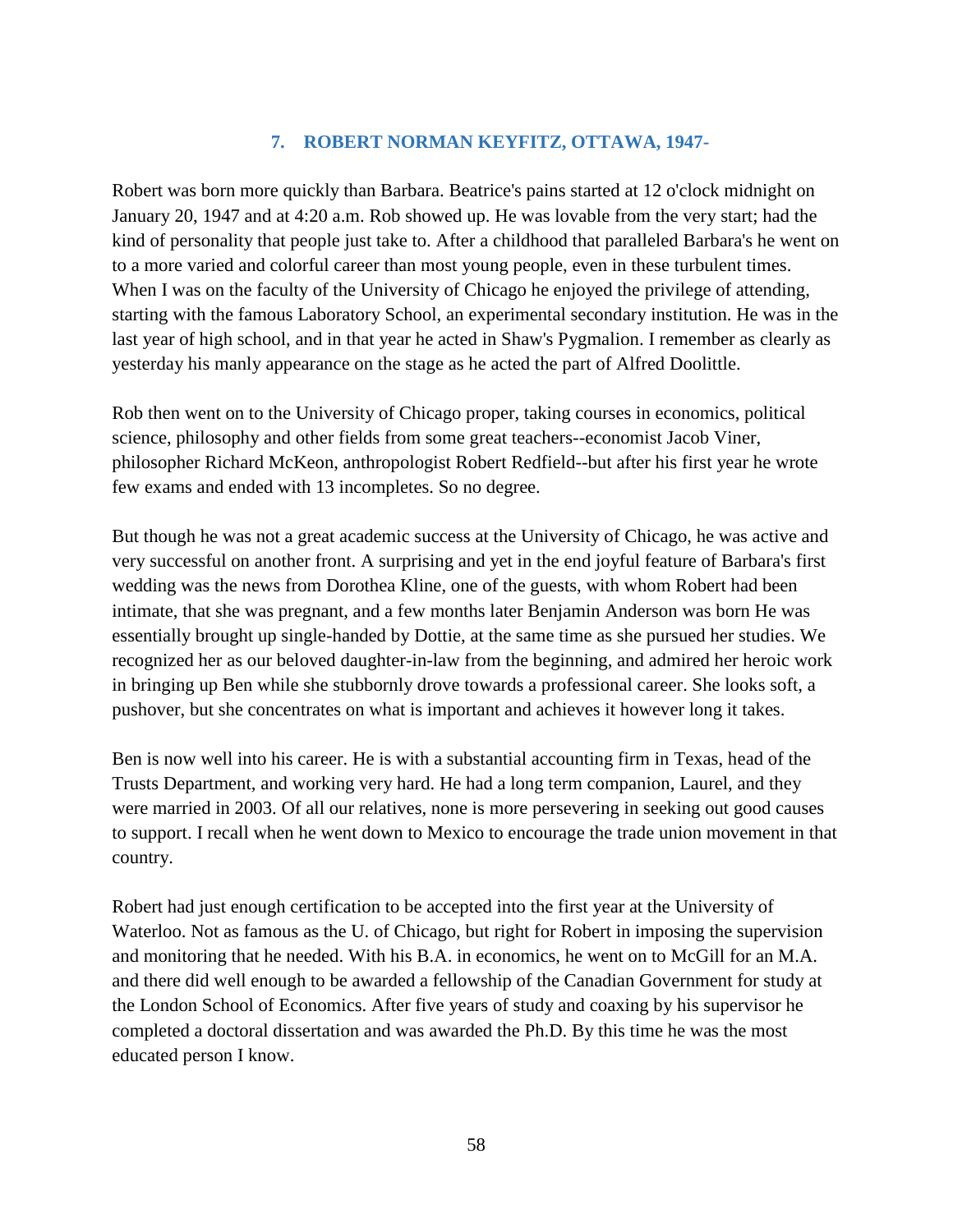Given all that, it was disappointing both to him and to us that he could find no suitable employment on his return to Canada. He went out to British Columbia and there worked at planting trees. He got in with some hippies, but soon found them and their way of life disgusting. Then for a while he was lost to us--we had no phone number, no address, all very disturbing for a pair of loving parents.

Then, about the middle of 1972 he came to the surface. There is such a dramatic, I should say an epic, quality in his reappearance that you should know it in detail. I was lecturing in Santiago de Chile, and out of the picture, so his reappearance was experienced by Beatrice alone. Here is her story.

## **The return of Robert**

It all happened within the last few days we were to spend in Berkeley.

We had bought a house at 73 Edgemoor Road in Belmont MA--I had seen it once on our trip to Cambridge to look over and be looked over by Harvard; we made the owners an offer by mail which they had accepted. All I could remember of it was that it was old and unrenovated but in good condition, had a nice corner lot with some trees and a hedge, and in the light of some awful houses we had looked at in Cambridge could almost be described as attractive. As usually seemed to happen whenever we were moving from one place to another far away, Nathan was somewhere else, I think this time in Santiago, Chile, if that's the long skinny country on the west coast of South America.

In any case, I was alone in 510 The Alameda, busy packing. I had no idea where Robert might be at that time. The bitter 60s were still in swing, though the tide of Rebellious Youth was no longer at the full. We had managed to maintain as much contact with Robert as was possible--we knew he was discouraged, humiliated perhaps, by his lack of material success, the breakdown of his union with Dottie, and the general dilapidation of the Youth Movement. In any case, the last address we had from him was in Vancouver BC where he had a job planting trees, and the last news was that now that the rains had started (did they ever stop in British Columbia?) the job was coming to an end. What worried me was that once I departed from 510 The Alameda all contact with Robert would be broken.

So I called Western Union and had a friendly chat with an employee who assured me that there was no problem to sending a reply-paid telegram to Rob's last address and that they would let me know if they couldn't send it.

The instant I hung up the phone it rang again. I picked it up sadly, and heard Robert's voice, the familiar "Hi, Muh."